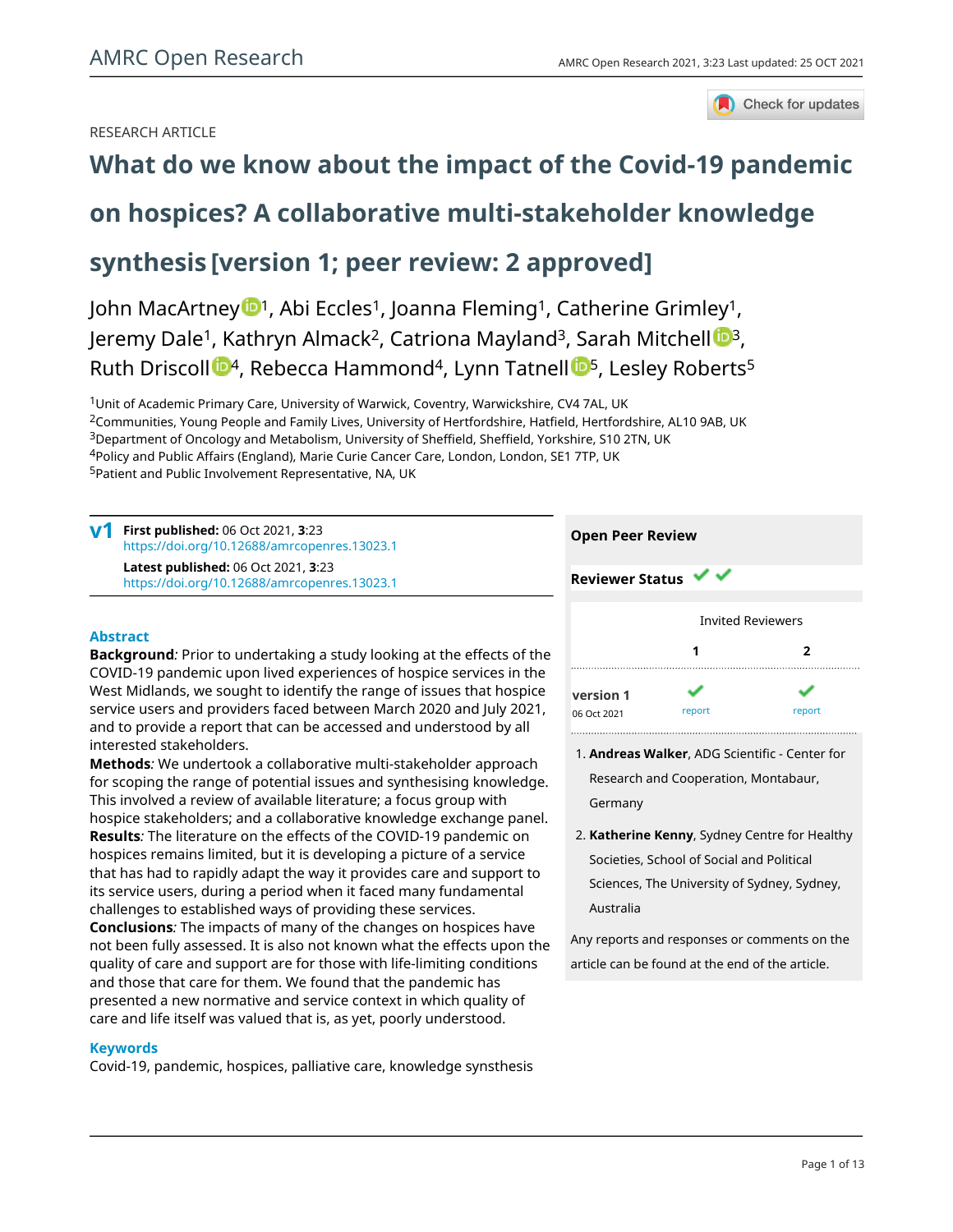#### **Corresponding author:** John MacArtney [\(john.macartney@warwick.ac.uk](mailto:john.macartney@warwick.ac.uk))

**Author roles: MacArtney J**: Conceptualization, Data Curation, Formal Analysis, Funding Acquisition, Investigation, Methodology, Project Administration, Resources, Supervision, Validation, Writing – Original Draft Preparation, Writing – Review & Editing; **Eccles A**: Data Curation, Formal Analysis, Investigation, Writing – Review & Editing; **Fleming J**: Data Curation, Formal Analysis, Investigation, Writing – Review & Editing; **Grimley C**: Data Curation, Formal Analysis, Investigation, Writing – Review & Editing; **Dale J**: Funding Acquisition, Project Administration, Supervision, Writing – Review & Editing; **Almack K**: Funding Acquisition, Investigation, Supervision, Writing – Review & Editing; **Mayland C**: Funding Acquisition, Investigation, Writing – Review & Editing; **Mitchell S**: Funding Acquisition, Investigation, Writing – Review & Editing; **Driscoll R**: Investigation, Writing – Review & Editing; **Hammond R**: Investigation, Writing – Review & Editing; **Tatnell L**: Investigation, Writing – Review & Editing; **Roberts L**: Investigation, Writing – Review & Editing

**Competing interests:** No competing interests were disclosed.

**Grant information:** This work was supported by the UK Research and Innovation (UKRI) Economic and Social Research Council (ESRC) (ES/W001837/1). Marie Curie staff were acting as consultants, with their time funded by the ESRC grant.

*The funders had no role in study design, data collection and analysis, decision to publish, or preparation of the manuscript.*

**Copyright:** © 2021 MacArtney J *et al*. This is an open access article distributed under the terms of the [Creative Commons Attribution](http://creativecommons.org/licenses/by/4.0/) [License](http://creativecommons.org/licenses/by/4.0/), which permits unrestricted use, distribution, and reproduction in any medium, provided the original work is properly cited.

**How to cite this article:** MacArtney J, Eccles A, Fleming J *et al.* **What do we know about the impact of the Covid-19 pandemic on hospices? A collaborative multi-stakeholder knowledge synthesis [version 1; peer review: 2 approved]** AMRC Open Research 2021, **3**:23 <https://doi.org/10.12688/amrcopenres.13023.1>

**First published:** 06 Oct 2021, **3**:23<https://doi.org/10.12688/amrcopenres.13023.1>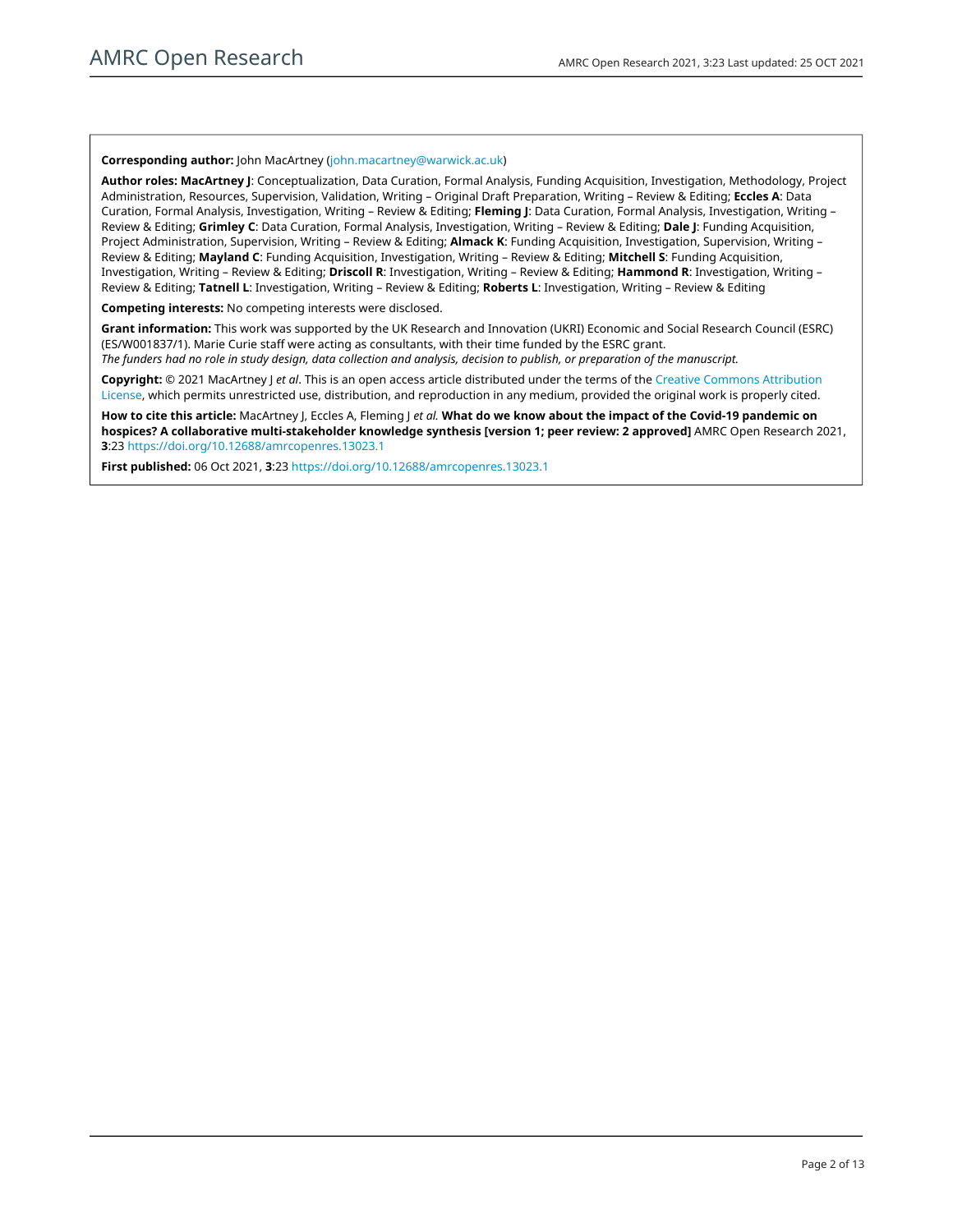# **Introduction**

People with life-limiting conditions are highly vulnerable to COVID-19. Alongside NHS care, they can expect to be supported by a network of informal carers and civil society organisations, including their local hospices. But following the countrywide lockdown in March 2020, hospices, like healthcare across the country, rapidly changed the way they worked, how they cared for patients, and how they supported families ([Oluyase](#page-9-0) *et al*., [2020\)](#page-9-0). Palliative and end of life care services have been a vital part of the pandemic emergency response, shifting their service towards caring and supporting people with life-limiting conditions in community settings [\(Bowers](#page-9-0) *et al*., 2020; [Etkind](#page-9-0)  *et al*[., 2020](#page-9-0); [Sleeman](#page-9-0) *et al*., 2021).

Each hospice's response to the COVID-19 pandemic will have reflected local conditions, but common to all in the UK has been the theme of adapting large portions of care and support to a now dispersed community of service users [\(Oluyase](#page-9-0)  *et al*[., 2020](#page-9-0)). However, there is good evidence to show that the effects of the pandemic have not been experienced equally across socio-economic groups [\(Marmot](#page-9-0) *et al*., 2021). The pandemic also brought new ways of valuing and discussing life ([Pickersgill, 2020\)](#page-9-0), with those with pre-existing and life-limiting conditions experiencing challenges to the meanings placed upon both the amount of life (predicted to be) left, as well as the quality of those lives [\(Driessen](#page-9-0) *et al*., 2021; Kirby *et al*[., 2020](#page-9-0)). The changes to healthcare policy throughout the pandemic therefore affected not only who lives and dies, but how people with life-limiting conditions lived during the pandemic, how they died, and how this was experienced by families, carers, and hospice staff.

Our aim for this report is to identify the range of issues that hospice service users and providers have faced between March 2020 and July 2021. As we do so, we identify what else can be done to help and support hospices and their service users as well as highlight any gaps in in the evidence. Some of the issues we address have already been explored by other researchers and their invaluable work and relevant recommendations are noted within this report. However, we have found that there are only a few studies specifically examining the changes to hospice services and their impact on the lived experiences of receiving or providing hospice care during the pandemic. This means that there is a lack of understanding about how, when, and for whom the changes to palliative care have been beneficial. As we explore below, we have found that there remains an urgent need to gather evidence of the on-going impact of the COVID-19 pandemic on hospice care, and use this to inform the current and future design and delivery of hospice services end-of-life care.

### Background to this report

This report is written for all those who have a stake in hospice services, from patients, their families and those that care for them, through to clinical and non-clinical staff and the charities that run many hospices, as well as service commissioners and those that oversee healthcare policy and

provision in the UK. It is the first output from an Economic and Social Research Council funded study (grant number: ES/W001837/1) that will contribute the missing hospice perspective to the growing body of knowledge about the effectiveness and effects of changes to hospice services, at regional and national levels in response to COVID-19. This study seeks to provide understanding and recommendations to mitigate the uneven relational, social and healthcare impacts of COVID-19 upon hospice services. In the main phase of the study, we will use two data collection methods: the first involves the collection of already existing quantitative and qualitative data and outputs created by the hospices in response to the pandemic. The second comprises in-depth interviews with patients, carers, hospice staff, and with those responsible for hospice service design and provision.

However, before undertaking a large study like this, researchers would ordinarily conduct a systematic review of the literature to identify key issues or questions they are seeking to address. However, as the main study seeks to provide a rapid response to a novel pandemic, we were not able to conduct a systematic review of the relevant literature or engage the public, patients or stakeholders, prior to developing the main study. Therefore, the primary aim of this pre-study phase was to identify the issues or themes we might anticipate exploring in the remaining months of the main study, as well as any gaps in the existing evidence that we might be able to address. To do this we used the resources available to us at the time, which were: reading the developing literature; engaging stakeholders; and identifying priorities with subject and experiential experts in the hospice field. By sharing what we found in this report, we also hope to be able to provide a snapshot of how the COVID-19 pandemic is affecting hospices in the UK.

# **Methods**

The methodological design of this pre-study phase of the study involved a collaborative multi-stakeholder approach to scoping the field and synthesising knowledge. This is a form of 'live' methods (e.g. [Back & Puwar, 2012](#page-9-0)) that is situated within an emergent and uncertain context, but seeks to provide a near real-time considered evaluation of what has and is happening. Our approach positions the multidisciplinary research team – which includes general practitioners, specialist palliative care (hospice) consultant, health scientists, psychologist, sociologist, policy and patient and public involvement (PPI) representatives – as interested stakeholders in the field of hospice care. By engaging with the multiple disciplines of the team and stakeholder interests of those we collaborate with, we seek to locate the emerging developments within wider systemic social and healthcare perspectives, as well as within pre-pandemic trends in hospice care and research. We therefore scoped the potential issues that hospices and their service users were facing through three data engagement methods. First, a review of available literature; second, a focus group with hospice stakeholders; and, thirdly, a collaborative knowledge exchange panel. This paper conforms to Standards for Reporting Qualitative Research (SRQR) guidelines.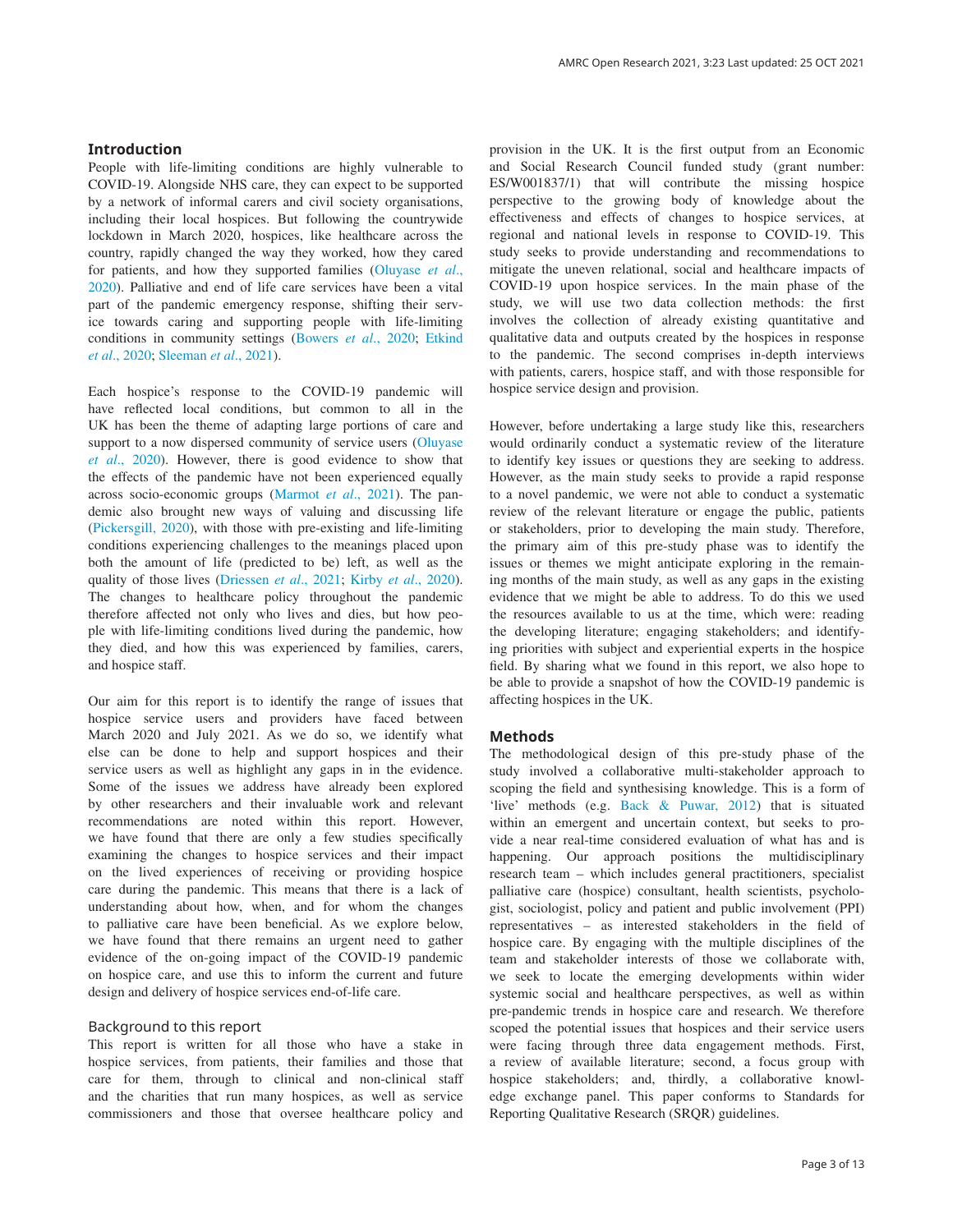## Literature review on the pandemic and hospice care

We first sought to identify and collate the developing literature on the impact of the Covid-19 pandemic upon hospice care in the UK. We considered it premature to conduct a systematic review of the literature on the pandemic and hospices, given the limited timeframe for researchers to conduct studies and publish findings, and the fast pace at which such literature was appearing. Between April 2021 and July 2021, we purposefully sought to identify all articles related to "hospices" and "Covid-19" via Google Scholar, Twitter and through co-author academic and professional networks. The types of literature we reviewed included peer-reviewed articles, as well as pre-prints, policy documents, and third sector reports. Further to this, we purposefully sought literature that could provide transferable insights from related but wider healthcare fields. This included studies exploring the impact of the pandemic on healthcare staff and service users, and studies looking at the social and healthcare inequalities related to the pandemic.

### Stakeholder engagement focus group

Ethical approval was provided by the lead author's institution (approval number BSREC 98/20-21) for the whole study, which included stakeholder focus groups and the knowledge exchange panel. An online stakeholder meeting was held with nine participants, including hospice clinicians and research facilitators, invited by email from across the West Midlands hospice research community, who expressed an interest in supporting the main study. We introduced the study and facilitated a discussion about the impact of the pandemic on hospices. Verbal consent was provided by the participants for us to record the event on Microsoft (MS) Teams, but not transcribed, so it could be reviewed to ensure no issues, themes or nuances were missed. The themes and issues identified were summarised in a short report and then cross-referenced with the themes identified in the literature. A short lay summary of these themes was then generated in preparation for the knowledge exchange panel.

## Knowledge exchange panel

The knowledge exchange panel lasted half a day (3.5 hours) and involved 11 participants drawn from the research team, including the PPI representatives. The initial goals of the panel were to identify and prioritise the themes, issues or questions to be explored that will provide the greatest insight into the uneven relational, social and healthcare impacts of COVID-19 upon hospice services for service users and those that care for them. Verbal consent was given for meeting to be recorded on MS Teams and was transcribed using MS Stream software.

To identify and prioritise the issues and questions, we used a modified nominal group technique (M-NGT) ([Manera](#page-9-0) *et al*., [2019\)](#page-9-0), a collaborative and consensus building approach, to generate transferrable insights, understanding and recommendations. NGT is particularly suited to working with participant groups with diverse experiences of an issue, such as those containing clinicians, patients, and close-person carers, as it is structured to ensure equal participation and prevents dominance of one voice [\(Carney](#page-9-0) *et al*., 1996).

A NGT has four stages, with a M-NGT allowing adaptations to one or more stages ([Manera](#page-9-0) *et al*., 2019). For this study we circulated a summary of themes identified from the literature review and stakeholder meeting to allow participants to reflect on amendments to the themes identified (stage 1). Having ensured we had everyone's consent, the meeting started with, a round-robin where participants were each asked, in turn, if there were any amendments to the themes or issues identified in the summary report (stage 2). Once all stakeholder amendments were noted, (stage 3) the floor was opened-up to allow other participants to question and discuss the suggested amendments. A diversity of views and interpretations were encouraged, with differences of interpretation included in the findings. In the second half of the discussion the facilitator (JM) led the drawing up of a shortlist of themes, issues or questions affecting the uneven relational, social and healthcare impacts of COVID-19 upon hospice services for service users and those that care for them. The last stage of the M-NGT (stage 4) involved ordering the shortlist to prioritise issues for the Research Team to consider.

#### Generating this report

By the end of the knowledge exchange panel, the participants had agreed on a list of themes and issues that we anticipated the main study would focus on. Two of the researchers (AE, JF) then went back through the knowledge exchange panel transcription to extract and paraphrase the panel's comments to substantiate discussion points, as well as returning to the literature and Stakeholder Event to similarly identify and extract all relevant evidence. JM, AE and JF then collated this evidence into a first long draft of the findings. This was shared with the co-authors, including the PPIs, to confirm interpretations. Using this feedback, JM then developed the first draft of this report and led the redrafting up to submission.

The discussion at the knowledge exchange panel sought to explore themes for each cohort – patients, carers, staff, hospice service providers – as well as identifying any cross-cutting issues. As the discussions progressed two things became evident: first, it was more important to understand how each of the themes was pertinent in the context of hospice care, than it was to prioritise any one issue over the other; second, it was also evident that no theme affected just one cohort, and that the way any issue or challenge affected each cohort was related to and dependent on how it affected the other cohorts.

# **Results**

### Hospices: an overlooked service

One of the major concerns during the pandemic is the strain it puts on healthcare services, especially when rates of COVID-19 infections within the population are at their peaks. Much of the media attention, and government decisions, focussed on overwhelmed hospitals and intensive care units (ICUs). However, there was less attention afforded to other settings where a substantial amount of health care, including palliative and end of life care, took place – community health and social care services such as primary care, district nursing, or care homes [\(Bowers](#page-9-0) *et al*, 2021; [Mitchell](#page-9-0) *et al*., 2021;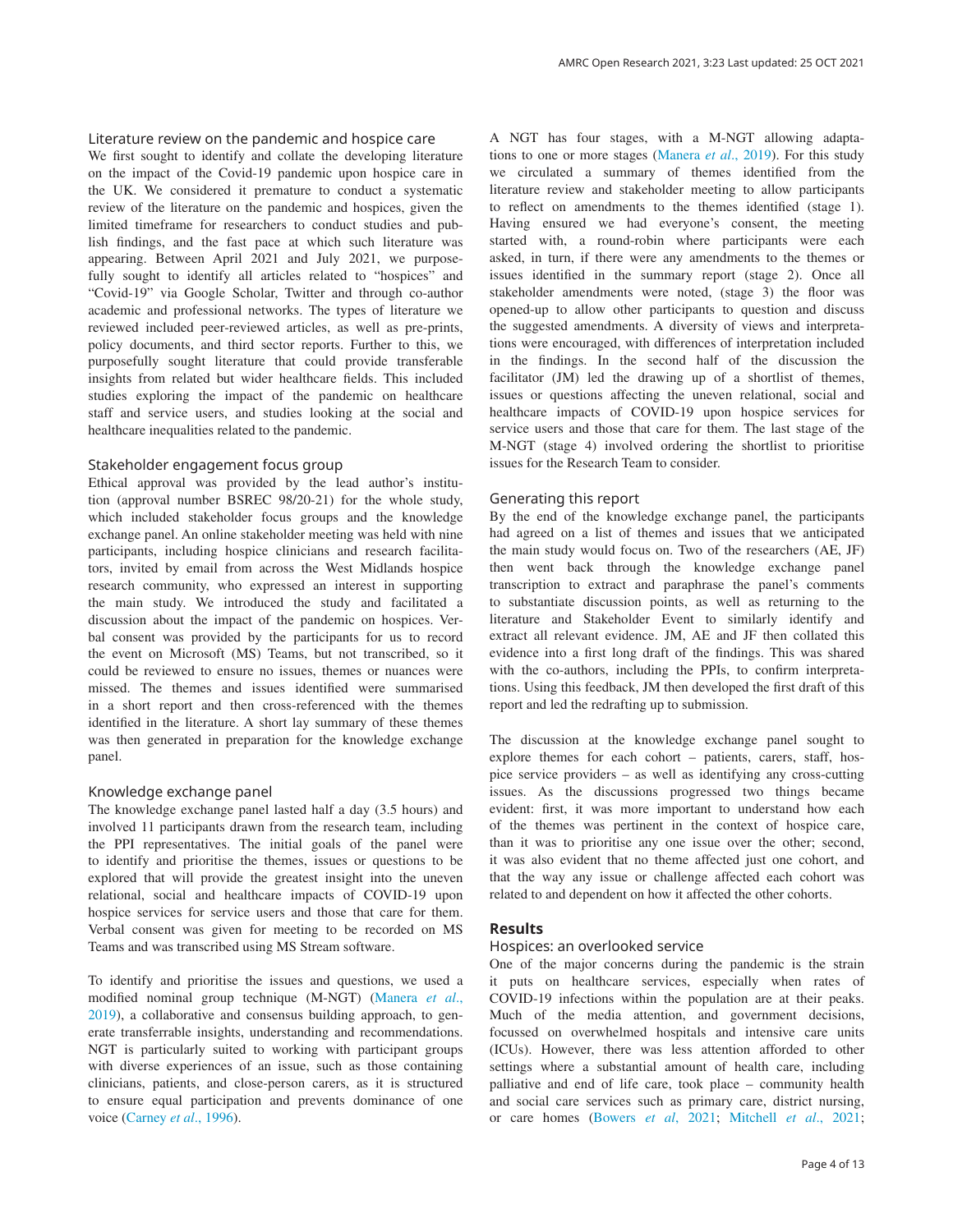Oluyase *et al*[., 2020\)](#page-9-0). In particular, non-NHS hospice services experienced rapid and sizeable changes affecting all aspects of care and support [\(Sleeman](#page-9-0) *et al*., 2021).

Participants at the stakeholder event described how they felt the role and importance of palliative care had been excluded by the government and the media. Providing hospice care during the pandemic has been incredibly challenging and this was further compromised by shortages of essential PPE, medicines, and staff. There was a view that this was made worse by hospices not being seen as 'frontline NHS' (see also, [Sleeman](#page-9-0) *et al*., 2021). Some participants reported feeling that the extra work done above-and-beyond normal duties had not been adequately recognised. If hospices had come under the remit of NHS services, it was observed, they might have received more attention from local and national government and not been an overlooked service.

As we discuss below, hospices and their service users have experienced many issues in common with community NHS healthcare provision, and care, nursing and residential homes. But hospices have also had to manage particular configurations of these issues. Specifically, as we explore in the second section of the findings, the pandemic presented a multi-layered challenge to the foundational principles of hospice care, including the emphasis upon improving the quality of life for those with life-limiting conditions. Before we turn to these issues, we discuss some of the more distinctive challenges that hospices faced, including the loss of charitable income, the reliance on volunteer workforce, and the issues faced when visiting in-patients in hospice during a pandemic.

*Impact on resources and funding.* The COVID-19 pandemic has had a substantial impact on resources and funding for hospices. Most hospices are charities and so largely rely on donations, fundraising, and income such as from charity shops. Hospices also use support from volunteers in their day-to-day running. With the closure of charity shops, paused fundraising and loss of volunteers' support (due to infection risk), hospices have suffered immense strain on income and available workforce. It has been challenging for staff dealing with this lack of resources [\(Sleeman](#page-9-0) *et al*., 2021) and clinical participants at the knowledge exchange panel and the stakeholder event both described concerns of decreasing staff morale in hospices.

The pandemic has also highlighted the non-NHS status of many hospices, as well as the precarity of many hospices funding arrangements with local and national governments. Attendees at the stakeholder event, and a PPI member of the knowledge exchange panel, felt strongly that hospice services ought to be better supported financially by local and national governments, and less dependent on charitable giving. Knowledge exchange panel participants discussed how hospices had to lobby the government to receive some emergency funding, which was put to good use in community palliative support services. But they also expressed concerns about what happened once the emergency funding had ended. The knowledge exchange panel

participants reflected on how the pandemic had brought to the fore the need to explore different, more sustainable, funding models for hospice care. While this is a longer-term funding goal, what is also needed was a remodelling of how palliative care might be delivered within the confines of current or near-future funding. In particular, more research is needed on how specialist palliative care in the community can make better connections and alliances with primary palliative care providers.

*Loss of volunteers.* Many hospices rely on a significant volunteer workforce to deliver their services and support people at the end of life. A rapid review found that during previous pandemics elsewhere in the world the cessation of the volunteer workforce has had significant impact on palliative services, whereas some hospices were able to redeploy volunteers to new roles that provided support to service users ([Etkind](#page-9-0)  *et al*[., 2020](#page-9-0)). During the COVID-19 pandemic, hospices found that there was a tension between the need for volunteers and the infection risk [\(Walshe](#page-9-0) *et al*., 2021). Some hospices did adapt volunteer roles, including remote befriending or bereavement support, driving, delivering, shopping, gardening, as well as using volunteers to support service users with the completion of care plans and communication/coordination of care [\(Walshe](#page-9-0) *et al*., 2021). However, for many hospices finding ways to continue and manage volunteers' involvement was not a priority, and this led to increased demands on many hospice services and strained their paid workforce [\(Walshe](#page-9-0) *et al*[., 2021\)](#page-9-0). These survey findings were supported by several participants of the stakeholder event, who described the loss of volunteer support and how it had caused additional workload strain, as staff members also had to cover volunteers' duties. Knowledge exchange panel members identified that what remains to be seen is how the volunteers themselves experienced the changes and/or adapted their involvement. Additionally, little is known about the effect on the patients and carers who had come to depend on this voluntary workforce.

*Changes to visiting arrangements.* In response to this pandemic most health and social care organisations put in place restrictions on who could visit in-patients or residents. At many care homes and hospitals these new visiting rules were found to significantly affect how people were able to say goodbye, from people having final moments separated by a window to not being able to be present at all ([Hanna](#page-9-0) *et al*., [2021\)](#page-9-0). In an interview study with bereaved relatives, Hanna *et al*. described how visitors faced a conflict between wanting to be with their relative, but also knowing that they should stay away for fear of passing on the virus to the person they were visiting, other in-patients, or staff. Similarly, perceptions about having to wear personal protective equipment (PPE) and practicalities of self-isolation afterwards were identified as barriers to people visiting [\(Hanna](#page-9-0) *et al.*, 2021).

When people were able to visit, the lack of in-person contact that family members experienced brought a number of communication challenges for those involved [\(Hanna](#page-9-0) *et al*., [2021\)](#page-9-0). Close persons' communication and physical contact were hampered by the PPE (e.g., masks, gowns, screens etc). For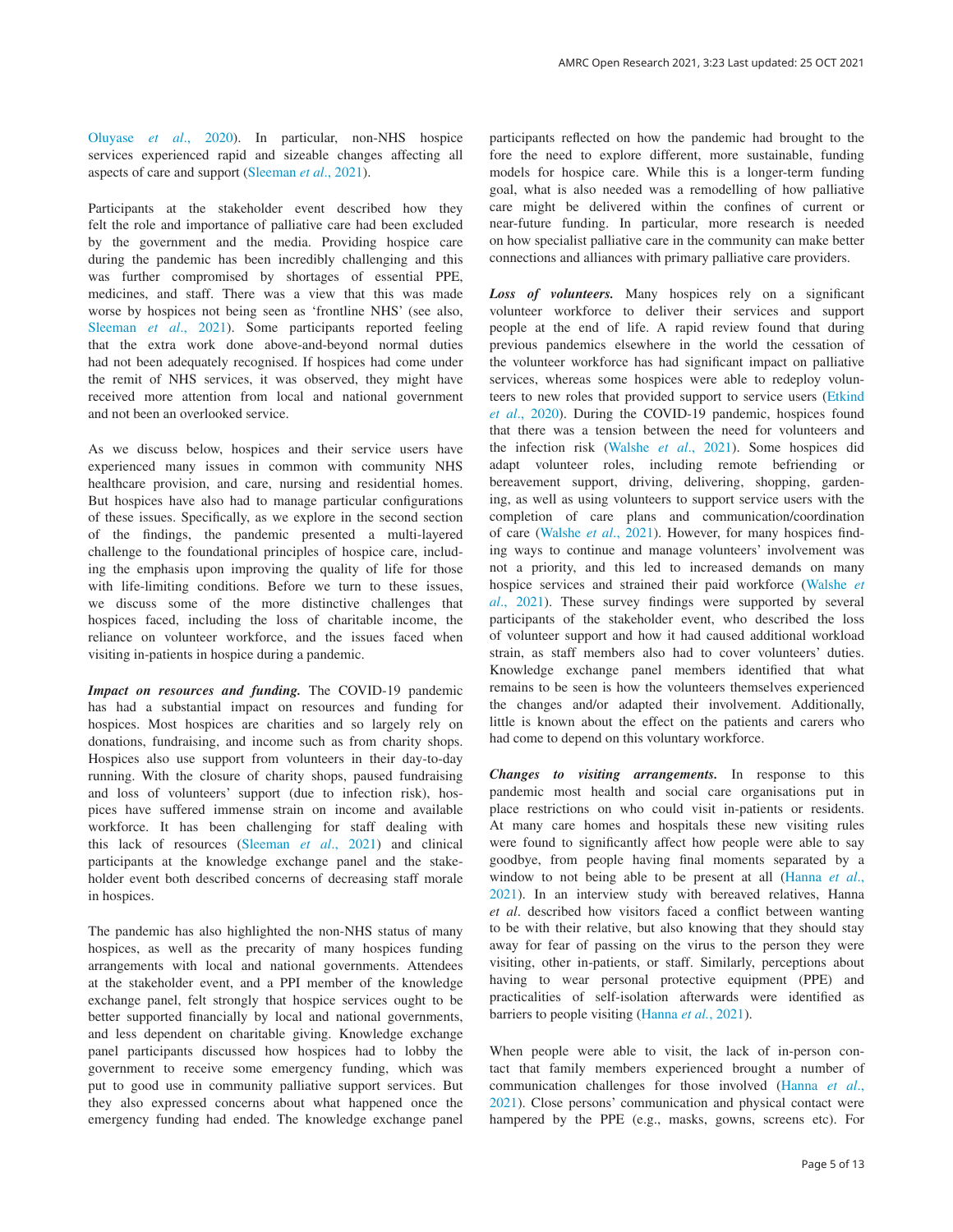many, in-person visits were not possible and so family and carers relied upon regular updates from care home and hospital staff on personal care and condition. While families would want detailed information on prognosis, condition, or symptoms, they reported that they were often just told their family member was "comfortable" ([Hanna](#page-9-0) *et al*., 2021).

These difficulties experienced in care homes and hospitals were echoed by knowledge exchange panel members and their experiences of hospice-visiting during the pandemic. They reported how at the start of the pandemic visitations in a specialist palliative care unit had been limited to the patient and visitors on either side of a window. However, it was noted that – at that time – this was a less restrictive family-visiting policy than in the local hospital, where this type of visit would not have been possible. Similarly, the stakeholders also shared how challenging it was to witness the impact of restrictions on patients and family members, with some having to choose which two family members could visit at the exclusion of others. They also witnessed the frustrations felt by family members, especially as the pandemic progressed when restrictions had been in place for such a long time. Judging when a patient was in the last 24–48 hours of life has always been characterised by a great deal of uncertainty [\(Taylor](#page-9-0)  *et al*[., 2017\)](#page-9-0), but stakeholders described how the pandemic situation, use of remote communication, and the restrictions on visitors had made this all the more stressful and distressing for all involved.

The stakeholder reflections help draw attention to the importance of the missing patient experience in the evidence collected so far. This includes both those patients who were in-patients during the pandemic, but also those who may have expected to have had in-patient care but who were unable to access such care. Prior to the pandemic, of those people with life-limiting illnesses admitted to in-patient hospice units for symptom stabilisation and/or pain management, between 5%–23% might return home [\(Wu & Volker, 2019\)](#page-9-0). How these palliative care needs were met and patients' experiences of the quality of this support are therefore in need of further exploration.

### Impact upon the quality of hospice care

Concerns about the detrimental effect on quality of hospice care were found in the literature (e.g. [Mitchinson](#page-9-0) *et al*., 2021), as well as being voiced during the stakeholder event and knowledge exchange panel. It may take several years to properly assess the full effect upon the quality of palliative care. However, it is evident that the pandemic has produced several new challenges, as well as presenting existing issues in new contexts, such as: addressing demographic and geographic inequalities in palliative care; the integration of hospice care and how best to collaborate with other health and social care services in the community; acceleration of hospice at home initiatives; rapid changes and the challenge of identifying what works and what does not; digital and remote ways of providing palliative care and support; and how the COVID-19 pandemic has affected bereavement support, are all important areas for future research.

*Demographies and geographies of care.* It has been observed throughout the pandemic that COVID-19 has had a disproportionate impact upon particular social, ethnic and economic groups, such as low socio-economic status, ethnic minorities, disabled people and those with pre-existing medical conditions such as multiple sclerosis or HIV ([Marmot](#page-9-0)  *et al*[., 2021](#page-9-0)). Participants at the knowledge exchange panel discussed the potential diversity of communities that hospices serve and suggested that there was a need to ensure more equal access to services for these groups before the pandemic, which the pandemic may have exacerbated. The knowledge exchange panel participants were concerned that the pandemic may have brought some novel issues and magnified other challenges to reaching and supporting people with life-limiting illnesses from these groups. Similarly, participants were concerned that where someone lives might affect the palliative services that are available to them, with those in rural areas potentially more reliant on district nurses than on hospice support.

*Places of care: towards integrated hospice care in the community.* Hospices have a long-standing association with providing holistic care to patients and families through hospice day centres and in-patient units. While many also deliver care in the community (including in care homes and in people's homes), the last couple of decades have seen this approach challenged by digital innovation, increased need for generalist palliative care, and community empowering approaches [\(Abel, 2018;](#page-9-0) Clark *et al*[., 2020\)](#page-9-0). The pandemic has been a catalyst for these initiatives, bringing immediate changes affecting almost every aspect of providing hospice care and support, from clinical practice to interpersonal and social relations ([Dunleavy](#page-9-0) *et al*., 2021). The shift in location of care has also led to an expanded case load for community staff, with community nurses having to carry out more roles than usual ([Bowers](#page-9-0) *et al*., 2021; [Mitchell](#page-9-0) *et al*., 2021). For example, completing do-not-resuscitate forms, being involved in medical decisions, and verifying death certificates ([Bowers](#page-9-0) *et al*., 2021).

During both the stakeholder engagement and knowledge exchange panel it was observed that the increase in community palliative care had given rise to some overlaps in services between specialist palliative care and primary care. During the knowledge exchange panel, there were strong feelings from participants that the two sectors should work more closely together, and that effective communication would be vital to this. But there was also recognition that such collaboration can be challenging and highly dependent on the specialist palliative care available in a location, and how engaged the local primary care teams are in palliative care. Knowledge exchange panel participants judged that a 'one -size-fits-all' approach to such collaboration was inappropriate due to variations in the services available. There were similar concerns from the stakeholders that if integration of care does not work well, there is potential for tensions between specialist palliative care and primary care to arise. Knowledge exchange panel members recognised that increases in funding were unlikely and discussed the need for research into how to transform the way that palliative care is delivered in the community, to enable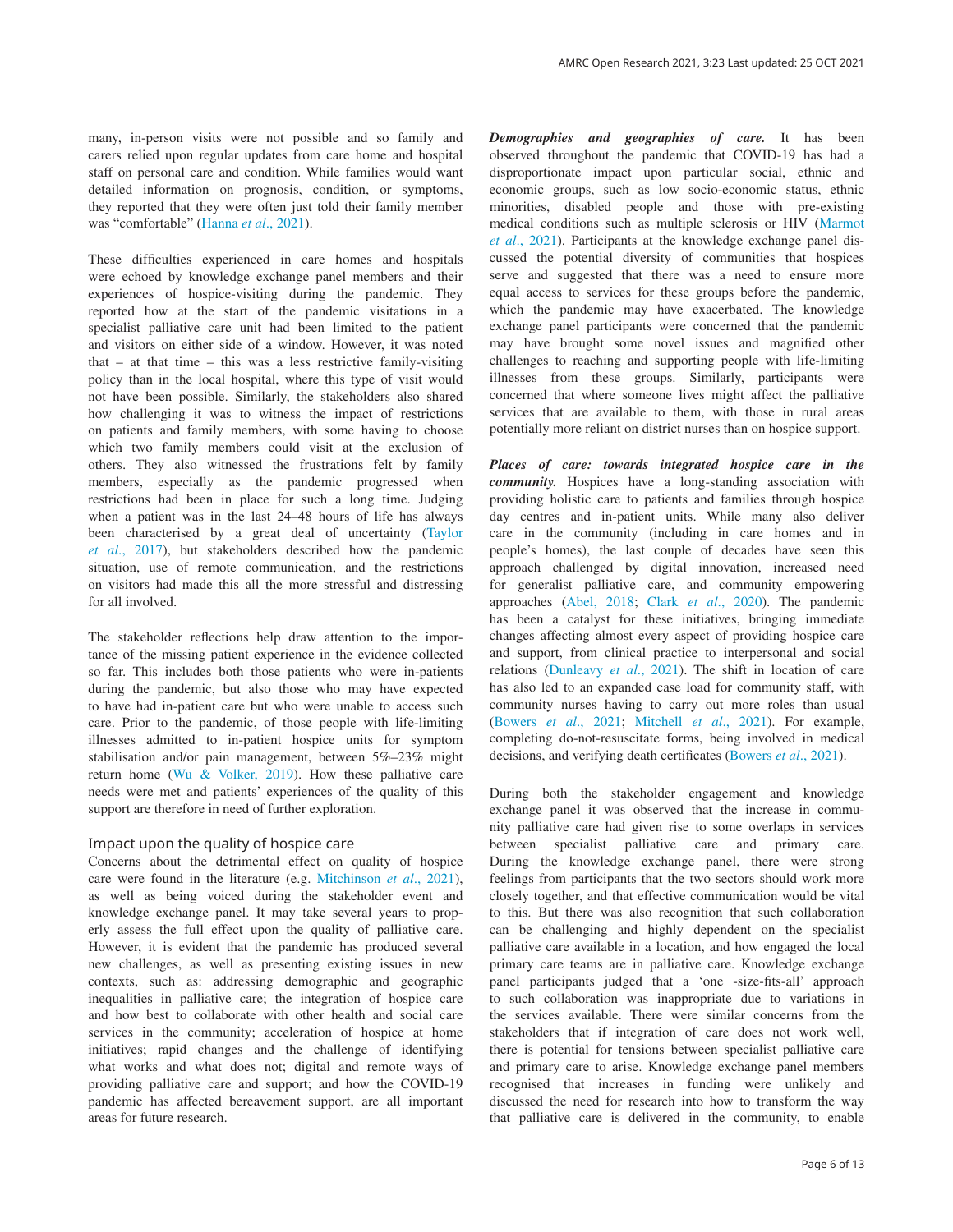hospice and primary care to collaborate, which may require a culture change and additional training ([Higginson](#page-9-0) *et al*., 2021; [Mitchell](#page-9-0) *et al.*, 2021).

*Hospice at home.* Due to the restrictions on usual forms of hospice care ([Mitchinson](#page-9-0) *et al*., 2021), there has been an increase in the amount of palliative care being carried out in people's homes, particularly for care that previously would see patients admitted to hospices or hospitals ([Dunleavy](#page-9-0) *et al*., [2021;](#page-9-0) see also, [APPG for Terminal Illness, 2021\)](#page-9-0). Significantly, there has also been an increase in the palliative care and support that family members have been expected to provide at home and in care homes [\(Sleeman](#page-9-0) *et al*., 2021). This includes family/ carers having to learn how to administer medication and provide care [\(Bowers](#page-9-0) *et al*., 2021; [Dunleavy](#page-9-0) *et al*., 2021). Related to this has been a change of drug administration methods, from subcutaneous at in-patient units to oral at home ([Dunleavy](#page-9-0) *et al*., [2021; Etkind](#page-9-0) *et al*., 2020).

Some participants at the stakeholder event said they had been surprised by the extent of the clinical care provided in hospices that could be carried out at home. Participants of the knowledge exchange panel highlighted that while the home is a suitable place for palliative care for some, it is not the best place for everybody. For example, many homes do not have the space for the equipment needed (such as hospital beds). Nor do all those with life-limiting conditions have family and friends who are able or willing to provide the informal and unpaid for labour to support them at home. Further research is needed to better understand how hospices can best address the needs of different parts of the community in their homes.

*Digital and remote palliative healthcare.* Members of the knowledge exchange panel and stakeholder event, as well as the background literature, all referred to adapting to the use of more remote communication methods (such as phone or video calls) in the absence of in-person contact. This includes remote communication being used for consultation, care planning and patient-family communication, as well as 'check-ins' with patients to ensure they have supplies and reassure them that the hospices were still there for them ([Dunleavy](#page-9-0) *et al*., 2021).

Remote communication also has implications for the quality of palliative care provided and experienced. [Hanna](#page-9-0) *et al*. [\(2021\)](#page-9-0) reported that family members experienced more negative experiences due to not being able to arrange phone and video calls with the family member or friend who had been admitted to the hospice, as well as finding communicating via phone and video upsetting. At the stakeholder event, we also heard about the difficulties clinicians had in assessing a patient's condition via a phone call. While some stakeholders noted that they could make better assessments via a video call (as they could see the patient), this was not always a viable option for some patients, either due to digital illiteracy or deprivation. Other stakeholders described feeling frustrated that working remotely has meant that they have not always been able to fulfil their 'normal' role of finding solutions to problems faced by patients and carers.

More broadly, the knowledge exchange panel participants discussed the importance of digital community support to help the patient and family. It was noted that there is a lot of information available that is useful for family members (e.g. Marie Curie's' [support webpages\)](https://www.mariecurie.org.uk/help/support); however information on the Internet is not always easy to find, or provided in ways that everyone or every community might find accessible. It was recognised that there is a need to disseminate this into community services, and to members of the public. Knowledge exchange panel participants highlighted a lack of understanding on the lived experienced of the impact of the move to digital and remote services upon those with life-limiting conditions during a pandemic, especially how these may have been experienced unevenly. For example, the experience of people without access to digital technologies such as laptops or tablet-computers, how older patients adapted to new technologies, or how communication was managed with those whose first language is not English.

*Changes to services that worked, changes that did not work.* The pandemic and the first lockdown brought rapid changes not only to what services were provided, but also to how they were delivered. The speed of change was noted by some to bring better collaboration and continuity of care, as well as efficiencies in communication between healthcare professionals [\(Dunleavy](#page-9-0) *et al*., 2021). For example, in one area, having a central point of contact for accessing services was instigated and observed to have led to better cross-service collaboration – an initiative that had been discussed in the years before the pandemic and that was quickly and successfully implemented ([Dunleavy](#page-9-0) *et al*., 2021). This survey described why staff felt some changes were successful, including the need to disregard previous concerns about service changes; how staff and organisations pooled resources across hospices; how they had acted flexibly (due to both a willingness and a need to be flexible); the presence of strong leadership; and an emphasis upon collaborative teamwork, both within and between specialist palliative care services and with other generalist palliative care providers ([Dunleavy](#page-9-0) *et al*., 2021: 13). It was also noted having a pre-existing IT infrastructure helped, and that some emergency funding had been available to fund the new ways of working ([Dunleavy](#page-9-0) *et al*., 2021). The changes did not always come easily, and the survey respondents described how they had to overcome several issues, including a lack of IT devices and poor Wi-Fi at some hospice locations and in the community ([Dunleavy](#page-9-0)  *et al*[., 2021](#page-9-0)).

Similarly, participants at the stakeholder event described how several long-discussed initiatives to improve cross-service provision and collaboration between hospices in the region became overnight realities. But not all changes were continued with, nor were all adaptations successful. For example, some stakeholders explained that at the start of the pandemic, they had sought to call all their service users to provide reassurance and continuity of care, as they aimed to find ways to maintain human connections and re-establish compassion towards the end of life (Etkind *et al*[., 2020](#page-9-0); [Mitchinson](#page-9-0) *et al*., 2021). But the stakeholders related how, as the weeks progressed, decisions were made to stop these proactive phone calls as they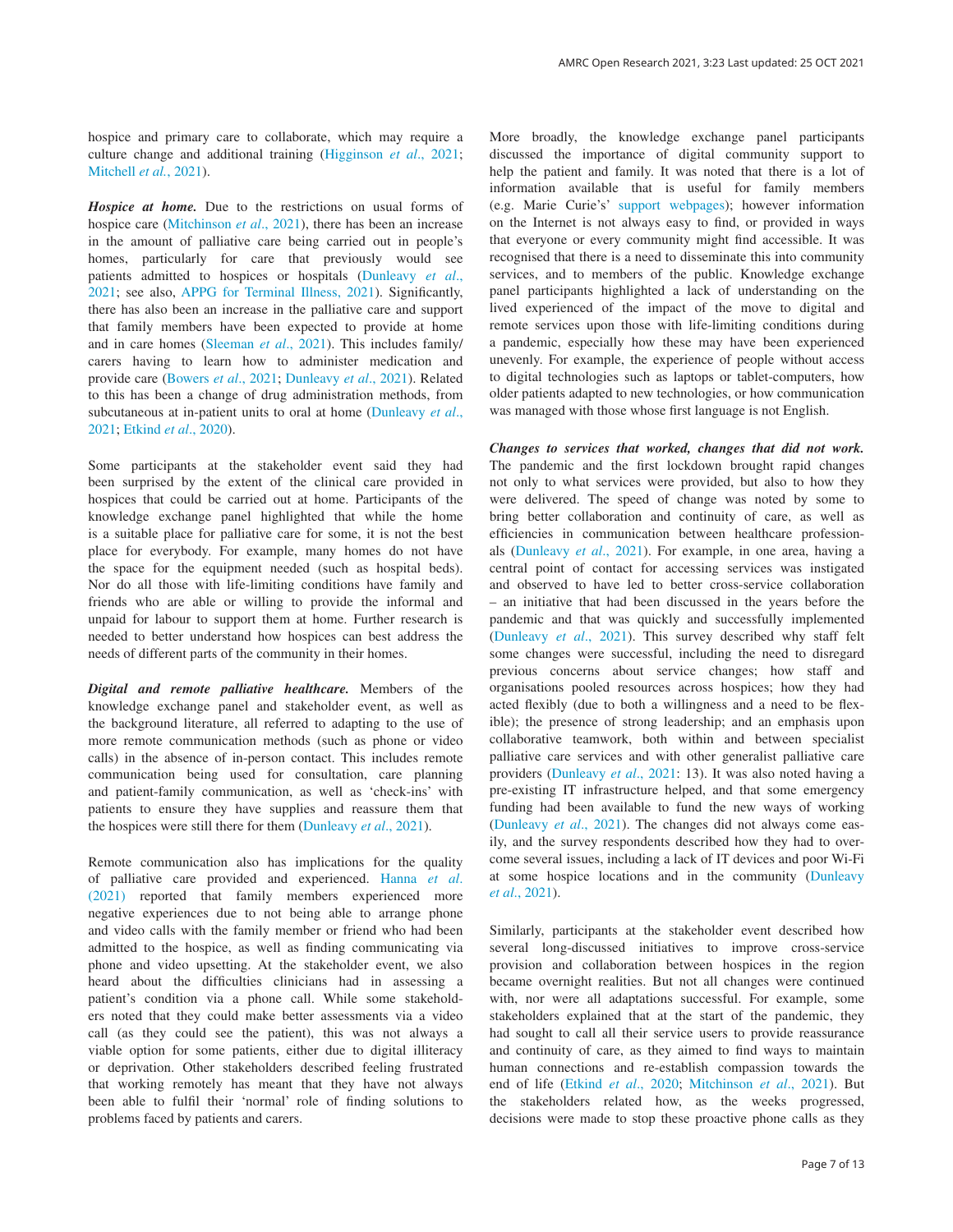anticipated being overwhelmed. These stakeholders went on to discuss how, in hindsight, they realised this had a detrimental impact as people became reluctant to get in touch with them, as they had assumed the hospices would be busy. The stakeholders felt this meant that they were often not in contact with clients until they were in crisis, and there was a need to carefully balance this desire to find ways to maintain human connections.

The impact of the pandemic on the number of available in-patient hospice beds varied across the country ([Dunleavy](#page-9-0)  *et al*[., 2021\)](#page-9-0). In some areas, where need increased, hospices reconfigured space and paused respite beds to increase the number of beds [\(Dunleavy](#page-9-0) *et al*., 2021). Some participants at the stakeholder event described how their hospice decided to stop accepting people from hospitals to prevent importing COVID-19 infections. The knowledge exchange panel were sympathetic to these accounts, noting that if infections were introduced to the inpatient hospice setting and they had to close down, then this would be a crisis for many other patients, who needed specialist in-patient hospice care and could not be cared for as well elsewhere. This had several implications including a loss of income from those who would ordinarily be referred from hospitals, as well as the need to rapidly reorientate their services to provide care in the community settings.

Further, and as already discussed, the use of digital technology gave rise to the need to adapt and experiment with how services could be provided. [Dunleavy](#page-9-0) *et al*. (2021) documented the range of activities carried out via digital communication technology including: YouTube complementary therapy sessions; 'Time to Create'; volunteer/befriending; telemedicine, electronic care plans; symptom assessments; ward rounds and administration assessments; and virtual visiting. The increase in digital technology use was accompanied by specific challenges, from quickly training staff to use digital technologies to ensuring necessary data protection schemes were in place ([Dunleavy](#page-9-0) *et al*., 2021: 2).

Finally, advanced or anticipatory care planning (ACP) has been significantly impacted by the pandemic. ACP would usually take place over a series of in-person conversations between clinicians and patients. An evidence review by [Selman](#page-9-0) *et al*. [\(2020\)](#page-9-0) described how the pandemic brought several barriers to conducting effective ACP in the community. Members of the knowledge exchange panel echoed the review's concerns, particularly around the difficulty to know what options could be offered in the ever-changing pandemic context. The review recommended that video and web-based ACP be trialled, and sought increased funding for resources to reduce inequalities ([Selman](#page-9-0) *et al*., 2020).

It is therefore clear that the pandemic brought significant challenges to hospice services and their staff. But as the stakeholders described, there were also significant personal challenges to be faced when delivering changes, from a personal lack of confidence to quickly learning new ways of working. What is missing are the voices of those receiving these new or revised services – the patients and carers. What will be judged a successful 'improvisation' [\(Dunleavy](#page-9-0) *et al*., [2021:](#page-9-0) 2) will depend upon listening to their experiences of affected care and support.

*Impact on bereavement support.* The pandemic has profoundly affected how people grieve. A recent survey reported high levels of emotional support needs amongst adults bereaved during the pandemic. The majority of survey respondents had not accessed bereavement support services and 39% had difficulties gaining support from friends and family, leading to increased feelings of isolation ([Harrop](#page-9-0) *et al*., 2020).

With more people experiencing grief, it has been surmised that those with prolonged and complicated grief responses are likely to become more numerous [\(Sleeman](#page-9-0) *et al*., 2021). While some have anticipated an escalating level of need and argued for increased resources to help prevent a 'tsunami of grief' (Pearce *et al*[., 2021](#page-9-0)), others have urged caution against the over-pathologisation of grief and bereavement in favour of a response that is alive to the disproportionate effects of the pandemic on certain groups (Rose *et al*[., 2020\)](#page-9-0). What the pandemic has highlighted is the need for increased attention to bereavement and investment in mental health services, along with better integration of mental health care into palliative care provision ([Pearce](#page-9-0) *et al*., 2021; Rose *et al*[., 2020\)](#page-9-0).

There has been an increase in bereavement support that has been carried out remotely (Pearce *et al*[., 2021](#page-9-0)). Knowledge exchange participants discussed how normal support mechanisms (such as face-to-face contact with family) were not always feasible. A systematic review of the literature has also shown that those who had difficulties accessing support from close family and friends following other types of mass bereavement events also struggled to cope, but that there were no high-quality studies on the immediate and longer term effects of mass bereavement from a pandemic [\(Harrop](#page-9-0) *et al*., 2020). Nonetheless, there was sufficient evidence to suggest that there ought to be increased investment in bereavement support initiatives to raise awareness regarding the services that are available and how to access them.

#### **Discussion**

By using three data collection methods – the literature review, the stakeholder event, and the knowledge exchange panel – we were able to bring together a range of evidence and perspectives on the impact of the COVID-19 pandemic upon hospices in the UK. Although the literature on COVID-19 and hospices remains limited, it is developing a picture of a service that has had to rapidly adapt the way it cares and supports its service users, at the same time as it has lost large portions of its volunteer workforce and charitable funding streams. The palliative and supportive care usually provided by hospices is premised upon interpersonal relations that emphasise holistic approaches to the quality of life [\(Clark, 2014;](#page-9-0) [Clark & Seymour,](#page-9-0) [1999\)](#page-9-0). The pandemic has provided an almost existential threat to this way of providing care and support as it, initially at least,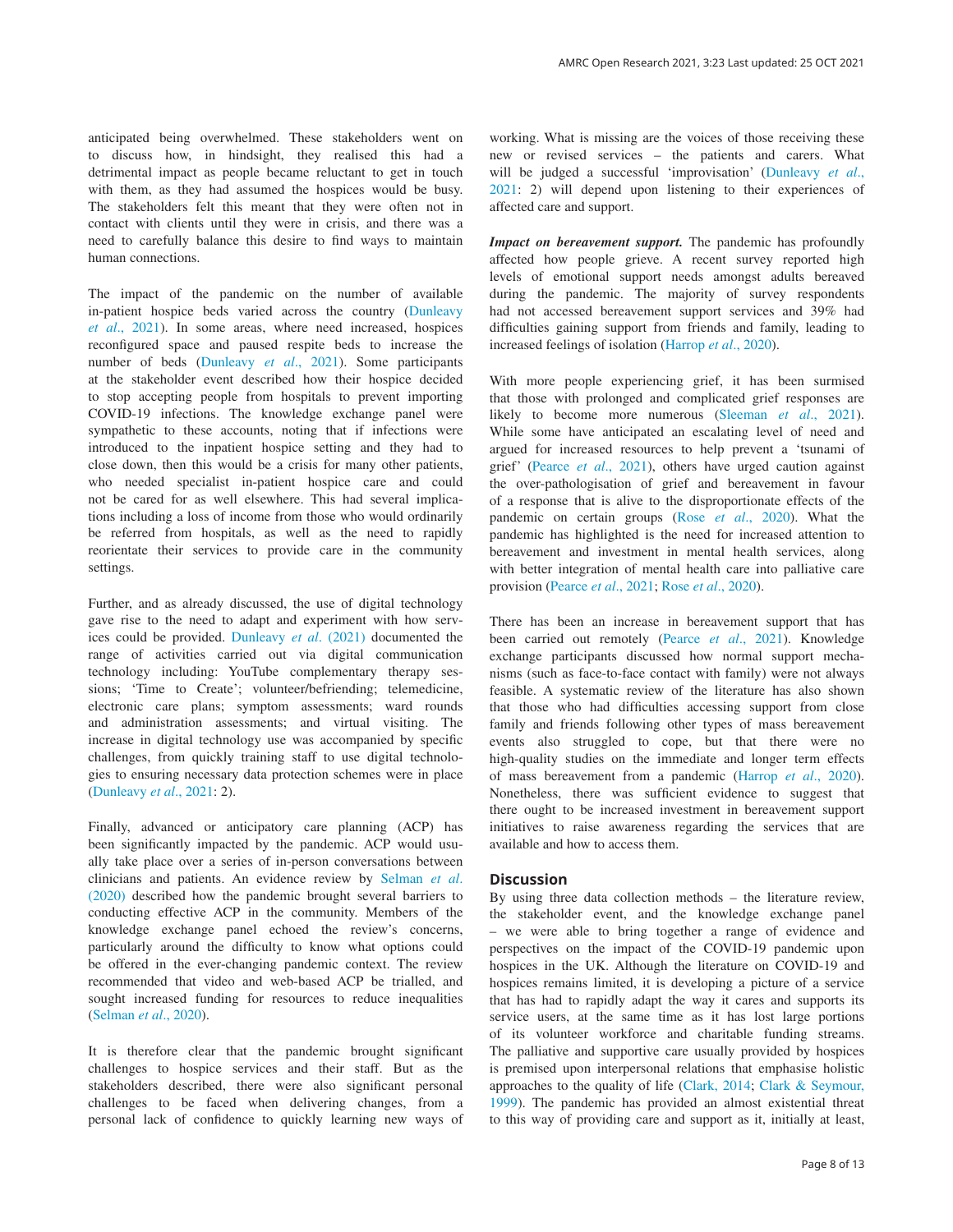reduced what was possible and quite literarily shifted the organisational and interpersonal boundaries of palliative care ([Driessen](#page-9-0) *et al*., 2021).

The stakeholder event allowed us to gain insight into how many of the issues discussed have been experienced within the West Midlands' hospice community, which is the geographical location for the main study. To balance this regional emphasis, we drew on the expertise of the knowledge exchange panel participants, who came from across the country. The knowledge exchange panel participants also allowed us to contextualise insights and interpretations that were specific to hospice care, and to those that resonated more widely – be that in with the overlaps with primary care in the community or how the pandemic has affected staff across healthcare services.

This knowledge synthesis also provides some insights into the emerging longer-term changes that are taking place in hospice care provision, from the experiments in digital and remote service provision to the acceleration of hospice-at-home initiatives. The expected growth in need for palliative care (Etkind *et al*[., 2017](#page-9-0)) had already initiated a number of service changes and initiatives, many of which have been accelerated. While the practical necessity of rapid implementation is not in question, what has been gained and lost by circumventing 'usual' processes is still to be ascertained, both for individual initiatives and for the wider field of community palliative care.

## Limitations of this knowledge synthesis

The literature discussed here was not collated following a systematic review protocol. It does not include methodological quality checks of the studies undertaken and may be missing relevant studies or reports. But the collaborative review fulfils the aims we set ourselves, which was twofold: first to orientate and sensitise the researchers to the issues they may come across during the main study. Secondly, we aimed to provide all those interested in the impact of the COVID-19 pandemic upon hospices and their service users with an overview of what has and is happening in the hospice sector in the UK.

We should also note that while the list of themes provided here is diverse, we do not suggest it is definitive. What we have provided are a series of interpretive themes that have helped us make sense of the evidence we have considered, so far, in relation to the main study we are conducting. In particular, we hope to have identified particular issues that will allow us to interrogate the systems, processes and experiences of the uneven effects of the pandemic upon those with life-limiting conditions, both as a 'vulnerable cohort' and by exploring the different experiences of socio-economic and demographic groups within that population.

Finally, we recognise that our attempts to collaborate with a range of stakeholders was limited by conditions of the pandemic itself. That is, we were not able to get timely or safe access to people with life-limiting conditions or their carers for their input. Nonetheless, our patient and public involvement representatives were able to provide much needed service user perspectives. Not only have their contributions and questions shaped the focus of the main study, but they will be equally involved in the analysis of the in-depth interviews with all four cohorts of the main study: patients, carers, staff and service providers.

### **Conclusion**

It is evident that hospice care and support services were overlooked at key moments during the pandemic and in policy planning. Hospice services rapidly adapted their ways of working, either bringing new initiatives into place or enacting long held plans. The impact of these changes on hospices has not been fully assessed, but more importantly, it is not known what the effects upon the quality of care and support are for those with life-limiting conditions and those that care for them. That is, the pandemic has presented a new normative and service context in which quality of care and life itself was valued that is, as of yet, poorly understood.

## **Data availability**

#### Underlying data

Transcripts of the knowledge exchange panel contain personally identifiable data. We have permission to store the data at the lead author's institution. It can be made available upon a reasonable request to the lead author (JM).

#### Extended data

Zenodo: ICOH Pre-study stimulus materials, [https://doi.org/](https://doi.org/10.5281/zenodo.5495605) [10.5281/zenodo.5495605](https://doi.org/10.5281/zenodo.5495605) [\(MacArtney](#page-9-0) *et al.,* 2021)

This project contains the following extended data:

- Stakeholder event
	- o Stimulus questions
- Knowledge exchange panel
	- o Presentation slides from the meeting
	- o Stimulus materials potential themes identified form the literature and stakeholder meeting.

Data are available under the terms of the [Creative Commons](https://creativecommons.org/licenses/by/4.0/)  [Attribution 4.0 International license](https://creativecommons.org/licenses/by/4.0/) (CC-BY 4.0).

#### Acknowledgments

The authors would like to thank the members of the stakeholder focus group for sharing their time with us to explore their experiences of the pandemic.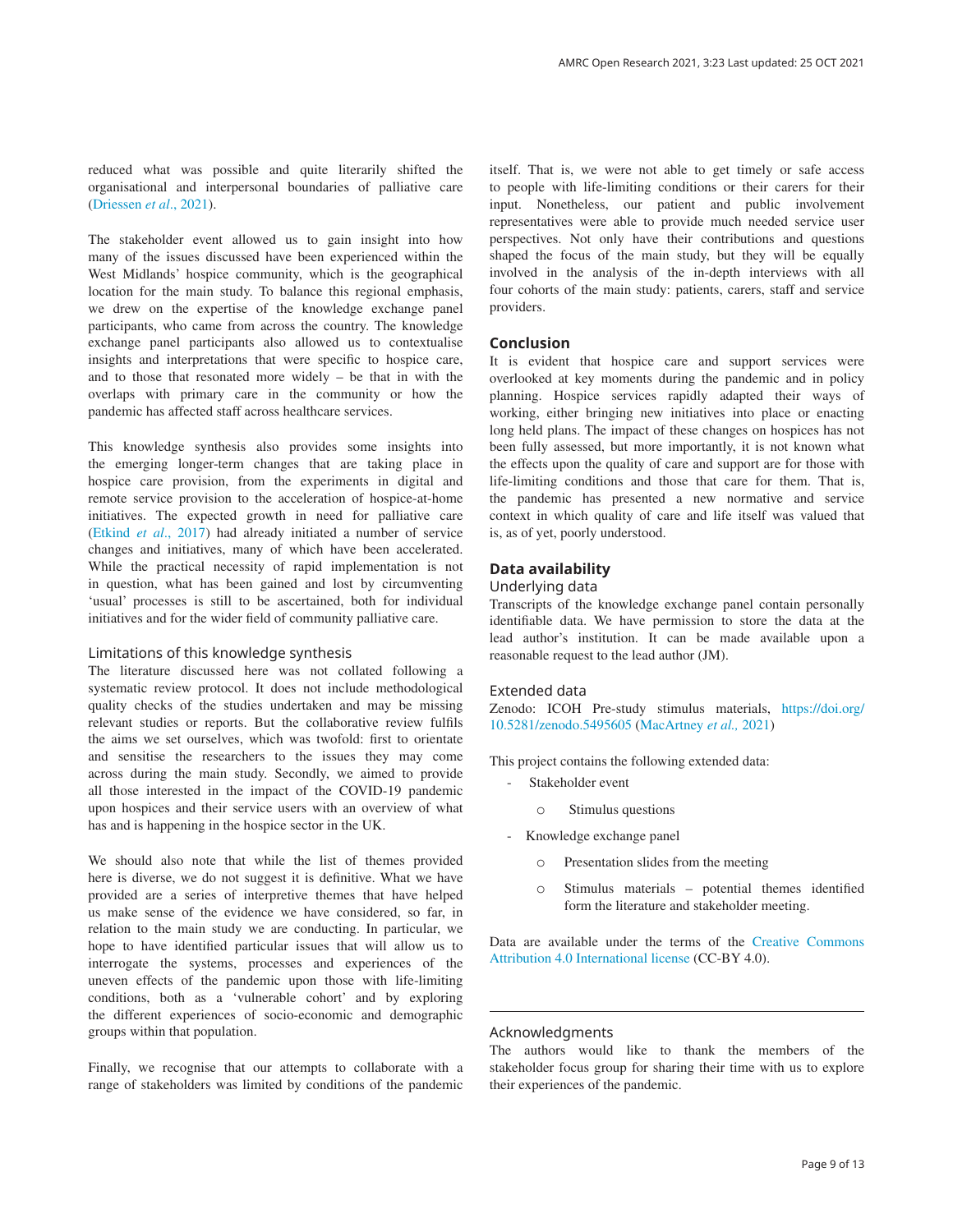#### <span id="page-9-0"></span>**References**

Abel J: **Compassionate communities and end-of-life care.** *Clin Med (Lond).* 2018; **18**(1): 6–8.

#### **[PubMed Abstract](http://www.ncbi.nlm.nih.gov/pubmed/29436431)** | **[Publisher Full Text](http://dx.doi.org/10.7861/clinmedicine.18-1-6)** | **[Free Full Text](http://www.ncbi.nlm.nih.gov/pmc/articles/6330929)**

APPG for Terminal Illness: **No Place Like Home? The report of the All-Party Parliamentary Group for Terminal Illness inquiry into Housing and fuel poverty at the end of life.** London: Marie Curie, 2021.

Back L, Puwar N: **A Manifesto for Live Methods: Provocations and Capacities.** *Sociol Rev.* 2012; **60**(1\_suppl): 6–17. **[Publisher Full Text](http://dx.doi.org/10.1111/j.1467-954X.2012.02114.x)**

Bowers B, Pollock K, Lovick R, *et al.*: **Unintended consequences of rapid** 

**changes in community palliative care practice.** *BJGP Life blog.* 2020; Accessed  $9/11/20$ 

#### **[Reference Source](https://bjgplife.com/2020/11/02/unintended-consequences-of-rapid-changes-in-community-palliative-care-practice/)**

Bowers B, Pollock K, Oldman C, *et al.*: **End-of-life care during COVID-19: opportunities and challenges for community nursing.** *Br J Community Nurs.* 2021; **26**(1): 44–46.

#### **[PubMed Abstract](http://www.ncbi.nlm.nih.gov/pubmed/33356939)** | **[Publisher Full Text](http://dx.doi.org/10.12968/bjcn.2021.26.1.44)**

Carney O, McIntosh J, Worth A: **The use of the nominal group technique in research with community nurses.** *J Adv Nurs.* 1996; **23**(5): 1024–1029. **[PubMed Abstract](http://www.ncbi.nlm.nih.gov/pubmed/8732532)** | **[Publisher Full Text](http://dx.doi.org/10.1046/j.1365-2648.1996.09623.x)**

Clark D: **Palliative medicine as a specialty.** *End of life studies blog.* 2014; Accessed 30/36/20. **[Reference Source](http://endoflifestudies.academicblogs.co.uk/palliative-medicine-as-a-specialty/)**

Clark D, Baur N, Clelland D, *et al.*: **Mapping Levels of Palliative Care Development in 198 Countries: The Situation in 2017.** *J Pain Symptom Manage.* 2020; **59**(4): 794–807.e4.

#### **[PubMed Abstract](http://www.ncbi.nlm.nih.gov/pubmed/31760142)** | **[Publisher Full Text](http://dx.doi.org/10.1016/j.jpainsymman.2019.11.009)** | **[Free Full Text](http://www.ncbi.nlm.nih.gov/pmc/articles/7105817)**

Clark D, Seymour J: **Reflections on palliative care.** Buckingham, Philadelphia: Open University Press, 1999. **[Reference Source](http://eprints.gla.ac.uk/55406/)**

Driessen A, Borgstrom E, Cohn S: **Ways of 'Being With': Caring for Dying Patients at the Height of the COVID-19 Pandemic.** *Anthropology in Action.* 2021; **28**(1): 16–20.

#### **[Publisher Full Text](http://dx.doi.org/10.3167/aia.2021.280103)**

Dunleavy L, Preston N, Bajwah S, *et al.*: **'Necessity is the mother of invention': Specialist palliative care service innovation and practice change in response to COVID-19. Results from a multinational survey (CovPall).** *Palliat Med.* 2021; **35**(5): 814–829.

#### **[PubMed Abstract](http://www.ncbi.nlm.nih.gov/pubmed/33754892)** | **[Publisher Full Text](http://dx.doi.org/10.1177/02692163211000660)** | **[Free Full Text](http://www.ncbi.nlm.nih.gov/pmc/articles/8114457)**

Etkind SN, Bone AE, Gomes B, *et al.*: **How many people will need palliative care in 2040? Past trends, future projections and implications for services.** *BMC Med.* 2017; **15**(1): 102.

#### **[PubMed Abstract](http://www.ncbi.nlm.nih.gov/pubmed/28514961)** | **[Publisher Full Text](http://dx.doi.org/10.1186/s12916-017-0860-2)** | **[Free Full Text](http://www.ncbi.nlm.nih.gov/pmc/articles/5436458)**

Etkind SN, Bone AE, Lovell N, *et al.*: **The Role and Response of Palliative Care and Hospice Services in Epidemics and Pandemics: A Rapid Review to Inform Practice During the COVID-19 Pandemic.** *J Pain Symptom Manage.* 2020; **60**(1): e31–e40.

#### **[PubMed Abstract](http://www.ncbi.nlm.nih.gov/pubmed/32278097)** | **[Publisher Full Text](http://dx.doi.org/10.1016/j.jpainsymman.2020.03.029)** | **[Free Full Text](http://www.ncbi.nlm.nih.gov/pmc/articles/7141635)**

Hanna JR, Rapa E, Dalton LJ, *et al.*: **A qualitative study of bereaved relatives' end of life experiences during the COVID-19 pandemic.** *Palliat Med.* 2021; **35**(5): 843–851

#### **[PubMed Abstract](http://www.ncbi.nlm.nih.gov/pubmed/33784908)** | **[Publisher Full Text](http://dx.doi.org/10.1177/02692163211004210)** | **[Free Full Text](http://www.ncbi.nlm.nih.gov/pmc/articles/8114449)**

Harrop E, Mann M, Semedo L, *et al.*: **What elements of a systems' approach to bereavement are most effective in times of mass bereavement? A narrative systematic review with lessons for COVID-19.** *Palliat Med.* 2020; **34**(9): 1165–1181.

**[PubMed Abstract](http://www.ncbi.nlm.nih.gov/pubmed/32736489)** | **[Publisher Full Text](http://dx.doi.org/10.1177/0269216320946273)** | **[Free Full Text](http://www.ncbi.nlm.nih.gov/pmc/articles/7495712)**

Higginson IJ, Brooks D, Barclay S: **Dying at home during the pandemic.** *BMJ.* 2021; **373**: n1437.

**[PubMed Abstract](http://www.ncbi.nlm.nih.gov/pubmed/34103303)** | **[Publisher Full Text](http://dx.doi.org/10.1136/bmj.n1437)**

Kirby E, Borgstrom E, MacArtney JI: **Tallies and tolls: what counting the dead can tell us about death and dying amidst the COVID-19 pandemic.** *Discover Society.* 2020.

## **Reference Sour**

MacArtney JI, Eccles A, Fleming J, *et al.*: **ICOH Pre-study stimulus materials.** *Zenodo.* 2021.

#### **[https://doi.org/10.5281/zenodo.5495605](http://dx.doi.org/10.5281/zenodo.5495605)**

Manera K, Hanson CS, Gutman T, *et al.*: **Consensus Methods: Nominal Group Technique.** In *Handbook of Research Methods in Health Social Sciences.* Springer, Singapore. 2019; 737–750.

#### **[Publisher Full Text](http://dx.doi.org/10.1007/978-981-10-5251-4_100)**

Marmot M, Allen J, Goldblatt P, *et al.*: **Build Back Fairer: The COVID-19 Marmot Review. The Pandemic, Socioeconomic and Health Inequalities in England.** London: The Health Foundation, 2021. **[Reference Source](https://www.health.org.uk/publications/build-back-fairer-the-covid-19-marmot-review)**

Mitchell S, Chapman H, Fowler I, *et al.*: **Dying at home during covid-19: a view from primary care.** *BMJ.* 2021; **374**: n1776. **[PubMed Abstract](http://www.ncbi.nlm.nih.gov/pubmed/34261622)** | **[Publisher Full Text](http://dx.doi.org/10.1136/bmj.n1776)**

Mitchell S, Oliver P, Gardiner C, *et al.*: **Community end-of-life care during the COVID-19 pandemic: findings of a UK primary care survey.** *BJGP Open.* 2021; **5**(4): BJGPO.2021.0095.

#### **[PubMed Abstract](http://www.ncbi.nlm.nih.gov/pubmed/34117014)** | **[Publisher Full Text](http://dx.doi.org/10.3399/BJGPO.2021.0095)**

Mitchinson L, Dowrick A, Buck C, *et al.*: **Missing the human connection: A rapid appraisal of healthcare workers' perceptions and experiences of providing palliative care during the COVID-19 pandemic.** *Palliat Med.* 2021; **35**(5): 852–861.

#### **[PubMed Abstract](http://www.ncbi.nlm.nih.gov/pubmed/33775169)** | **[Publisher Full Text](http://dx.doi.org/10.1177/02692163211004228)** | **[Free Full Text](http://www.ncbi.nlm.nih.gov/pmc/articles/8114443)**

Oluyase AO, Hocaoglu M, Cripps RL, *et al.*: **The challenges of caring for people dying from COVID-19: a multinational, observational study (CovPall).** *J Pain Symptom Manage.* 2021; **62**(3): 460–470.

# **[PubMed Abstract](http://www.ncbi.nlm.nih.gov/pubmed/33556496)** | **[Publisher Full Text](http://dx.doi.org/10.1016/j.jpainsymman.2021.01.138)** | **[Free Full Text](http://www.ncbi.nlm.nih.gov/pmc/articles/7863772)**

Pearce C, Honey JR, Lovick R, *et al.*: **'A silent epidemic of grief': a survey of bereavement care provision in the UK and Ireland during the COVID-19 pandemic.** *BMJ Open.* 2021; **11**(3): e046872. **[PubMed Abstract](http://www.ncbi.nlm.nih.gov/pubmed/33658262)** | **[Publisher Full Text](http://dx.doi.org/10.1136/bmjopen-2020-046872)** | **[Free Full Text](http://www.ncbi.nlm.nih.gov/pmc/articles/7931210)**

Pickersgill M: **Pandemic Sociology.** *Engag Sci Technol Soc.* 2020; **6**:

347–350.

**[PubMed Abstract](http://www.ncbi.nlm.nih.gov/pubmed/33210012)** | **[Publisher Full Text](http://dx.doi.org/10.17351/ests2020.523)** | **[Free Full Text](http://www.ncbi.nlm.nih.gov/pmc/articles/7116370)**

Rose N, Manning N, Bentall R, *et al.*: **The social underpinnings of mental distress in the time of COVID-19 – time for urgent action [version 1; peer review: 4 approved].** *Wellcome Open Res.* 2020; **5**: 166. **[PubMed Abstract](http://www.ncbi.nlm.nih.gov/pubmed/32802967)** | **[Publisher Full Text](http://dx.doi.org/10.12688/wellcomeopenres.16123.1)** | **[Free Full Text](http://www.ncbi.nlm.nih.gov/pmc/articles/7411522)**

Selman L, Lapwood S, Jones N, *et al.*: **What enables or hinders people in the community to make or update advance care plans in the context of Covid-19, and how can those working in health and social care best support this process?** Retrieved from Oxford: 2020. **[Reference Source](https://www.cebm.net/covid-19/advance-care-planning-in-the-community-in-the-context-of-covid-19/)**

Sleeman KE, Murtagh FEM, Kumar R, *et al.*: **Better End of Life 2021. Dying, death and bereavement during Covid-19.** Research report. London (UK): Marie Curie, 2021. **[Reference Source](https://cicelysaundersinternational.org/better-end-of-life-report/)**

Taylor P, Dowding D, Johnson M: **Clinical decision making in the recognition of dying: a qualitative interview study.** *BMC Palliat Care.* 2017; **16**(1): 11. **[PubMed Abstract](http://www.ncbi.nlm.nih.gov/pubmed/28122614)** | **[Publisher Full Text](http://dx.doi.org/10.1186/s12904-016-0179-3)** | **[Free Full Text](http://www.ncbi.nlm.nih.gov/pmc/articles/5264295)**

Walshe C, Garner I, Dunleavy L, *et al.*: **Prohibit, protect, or adapt? The changing role of volunteers in palliative and hospice care services during the COVID-19 pandemic. A multinational survey (CovPall).** *medRxiv.* 2021. **[Publisher Full Text](http://dx.doi.org/10.1101/2021.03.28.21254486)**

Wu S, Volker DL: **Live Discharge From Hospice: A Systematic Review.** *J Hosp Palliat Nurs.* 2019; **221**(6): 482–488. **[PubMed Abstract](http://www.ncbi.nlm.nih.gov/pubmed/30964834)** | **[Publisher Full Text](http://dx.doi.org/10.1097/NJH.0000000000000547)**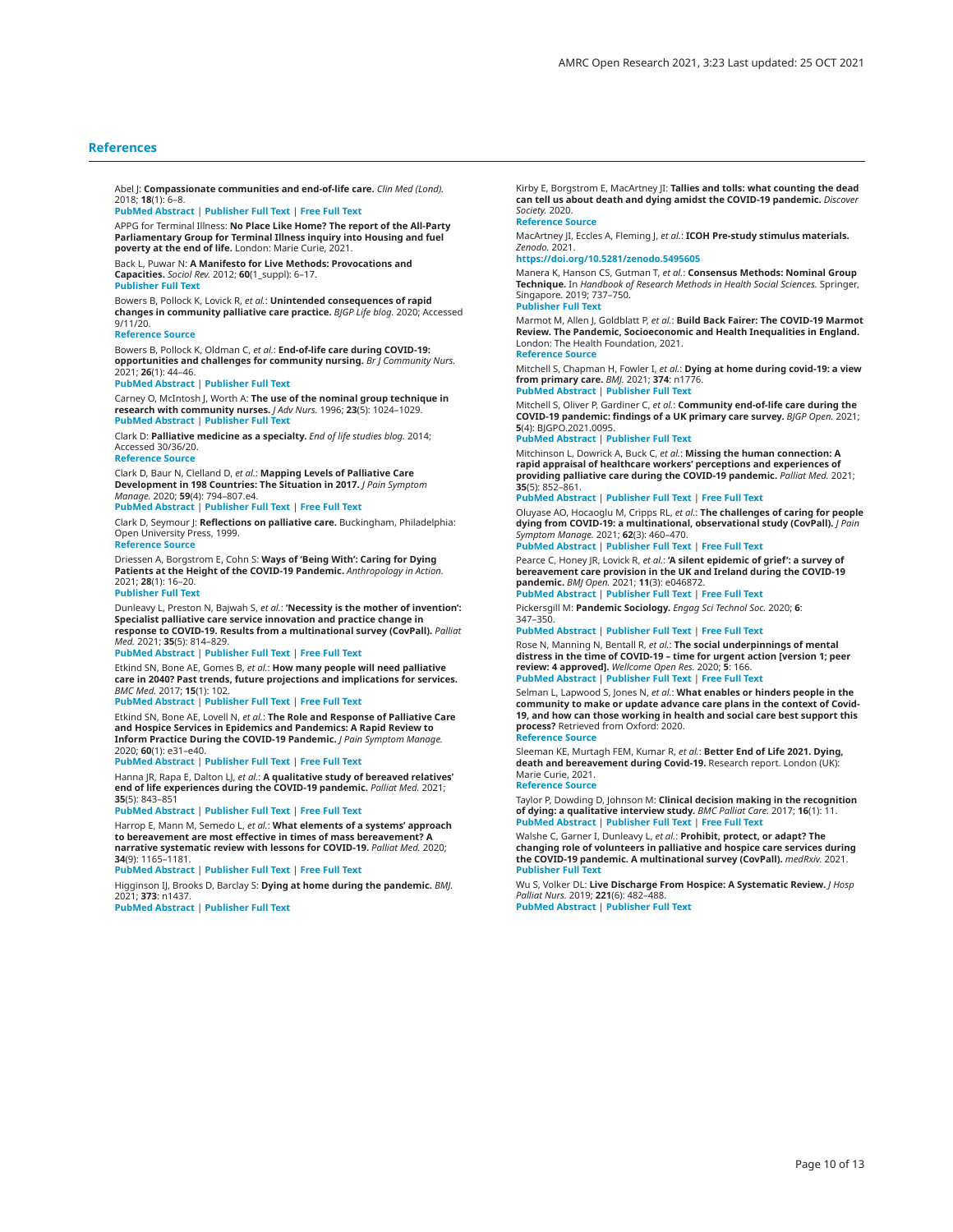# **Open Peer Review**

# **Current Peer Review Status:**

**Version 1**

Reviewer Report 25 October 2021

# <https://doi.org/10.21956/amrcopenres.14098.r26824>

**© 2021 Kenny K.** This is an open access peer review report distributed under the terms of the [Creative Commons](https://creativecommons.org/licenses/by/4.0/) [Attribution License](https://creativecommons.org/licenses/by/4.0/), which permits unrestricted use, distribution, and reproduction in any medium, provided the original work is properly cited.



# **Katherine Kenny**

Sydney Centre for Healthy Societies, School of Social and Political Sciences, The University of Sydney, Sydney, NSW, Australia

In this article, MacArtney et al. report on the findings of a 'pre-study phase' of a larger ESRCfunded program of research into the experiences, and impact, of COVID-19 vis-a-vis hospice care in the UK. This was carried out in lieu of a systematic review of the literature before embarking on the main study given the rapidly evolving terrain of the COVID-19 response. The article reports on data gained from a three-pronged methodological approach: a review of the emerging literature, a focus group with hospice stakeholders and a collaborative knowledge exchange panel. This approach yielded a range of important, if not entirely unexpected, findings that nevertheless helps build a vital evidence base of how hospices have been affected by the pandemic. Hospice services have often been overlooked or overshadowed in the pandemic response in comparison to the impacts and needs of hospitals and intensive care settings. Yet hospices remain a vital healthcare setting that has experienced a wide range of negative impacts over the last two years. The findings are divided into two broad sections: the first documenting the various ways in which hospices have been impacted by COVID-19, and the second detailing how quality of care has affected, and the changes care delivery has undergone in order to minimize any negative impact. Each of these gives valuable insight into the multifarious ways in which the pandemic has changed what is possible, irrespective of what is needed, and how hospices have adapted at short notice given the resources and constraints at hand. It will have laid important ground for the larger study, and I will be particularly interested in the findings of the in depth qualitative interviews that are to come.

I was particularly impressed by the innovative methods used to ascertain these findings with very quick turnaround. The multi-stakeholder focus groups and stakeholder panel seem like great ways to engage with service providers and to co-design research. This is a valuable contribution that will be of interest to AMRC Open Research Readers. I have two small reservations that the authors may or may not want to action. The first is that I thought more could be said about how the PPI representatives may and may not speak for the full range of experiences of patients and publics for whom experiences of hospice care during the pandemic no doubt varied greatly. This is mostly a quibble but I thought it could bear a bit more attention. Second, I found the very last sentence of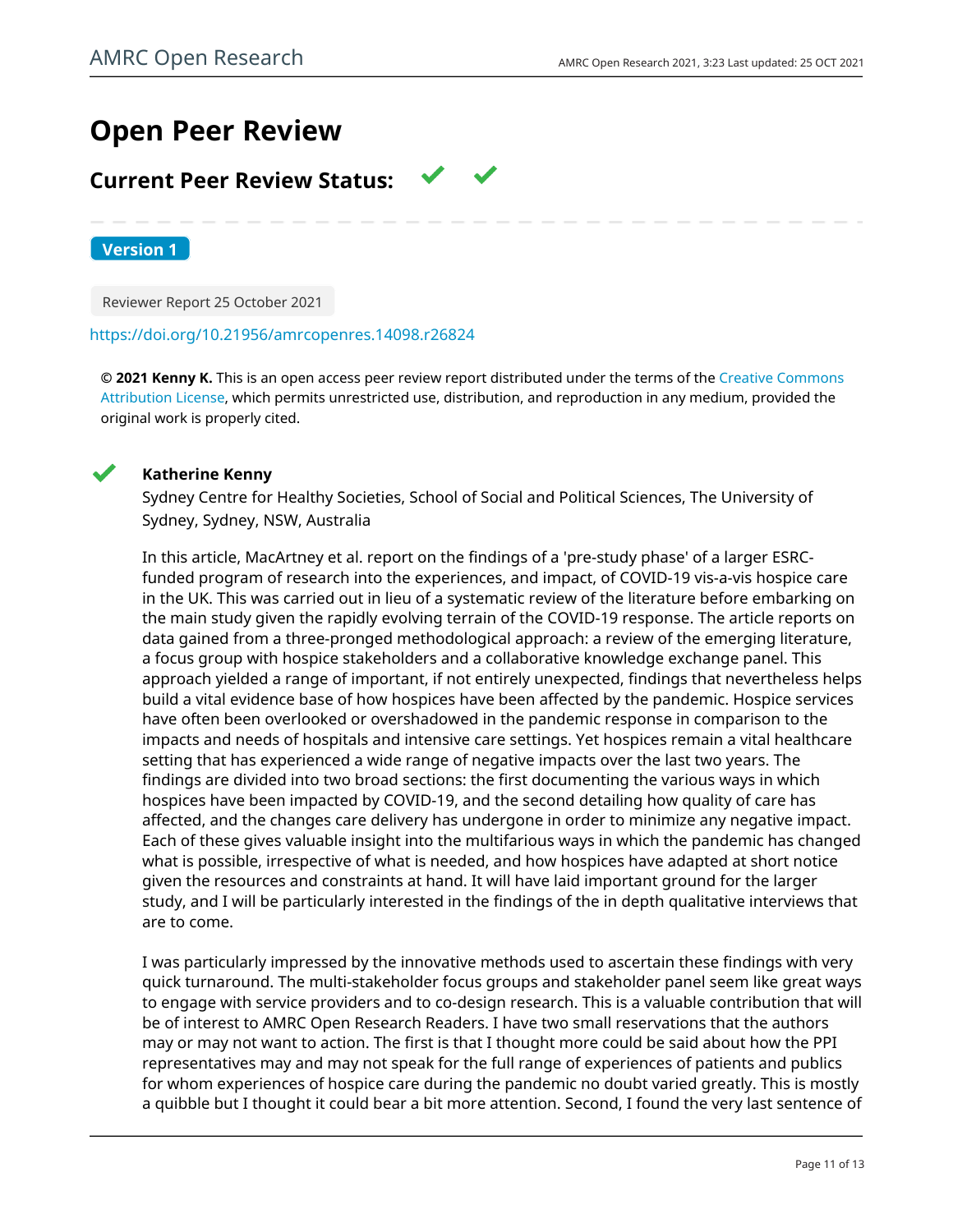the abstract hard to follow. It recurs as the concluding sentence to the article, where I understood it better. But when I first read it in the abstract, I found it confusing. Again, a very small edit, if the authors are inclined to make it. Otherwise, I fully endorse the findings of this submission.

**Is the work clearly and accurately presented and does it cite the current literature?** Yes

**Is the study design appropriate and is the work technically sound?**

Yes

**Are sufficient details of methods and analysis provided to allow replication by others?** Yes

**If applicable, is the statistical analysis and its interpretation appropriate?** Not applicable

**Are all the source data underlying the results available to ensure full reproducibility?** No source data required

**Are the conclusions drawn adequately supported by the results?** Yes

*Competing Interests:* No competing interests were disclosed.

*Reviewer Expertise:* Sociology, sociology of health and illness, end of life, qualitative research

**I confirm that I have read this submission and believe that I have an appropriate level of expertise to confirm that it is of an acceptable scientific standard.**

Reviewer Report 20 October 2021

# <https://doi.org/10.21956/amrcopenres.14098.r26821>

**© 2021 Walker A.** This is an open access peer review report distributed under the terms of the [Creative Commons](https://creativecommons.org/licenses/by/4.0/) [Attribution License](https://creativecommons.org/licenses/by/4.0/), which permits unrestricted use, distribution, and reproduction in any medium, provided the original work is properly cited.



# **Andreas Walker**

ADG Scientific - Center for Research and Cooperation, Montabaur, Germany

We still know far too little about how the current Covid-19 pandemic will affect the health sector in the medium and long term. If hospitals were and are the focus of the pandemic, we actually know little to nothing about how hospices have experienced the pandemic. It is precisely this knowledge gap that MacArney et al. are trying to fill. Their article "What do we know about the impact of the Covid-19 pandemic on hospices? A collaborative multi-stakeholder knowledge synthesis" is a first approach and synopsis of the topic. Methodologically, the authors approach the issue from